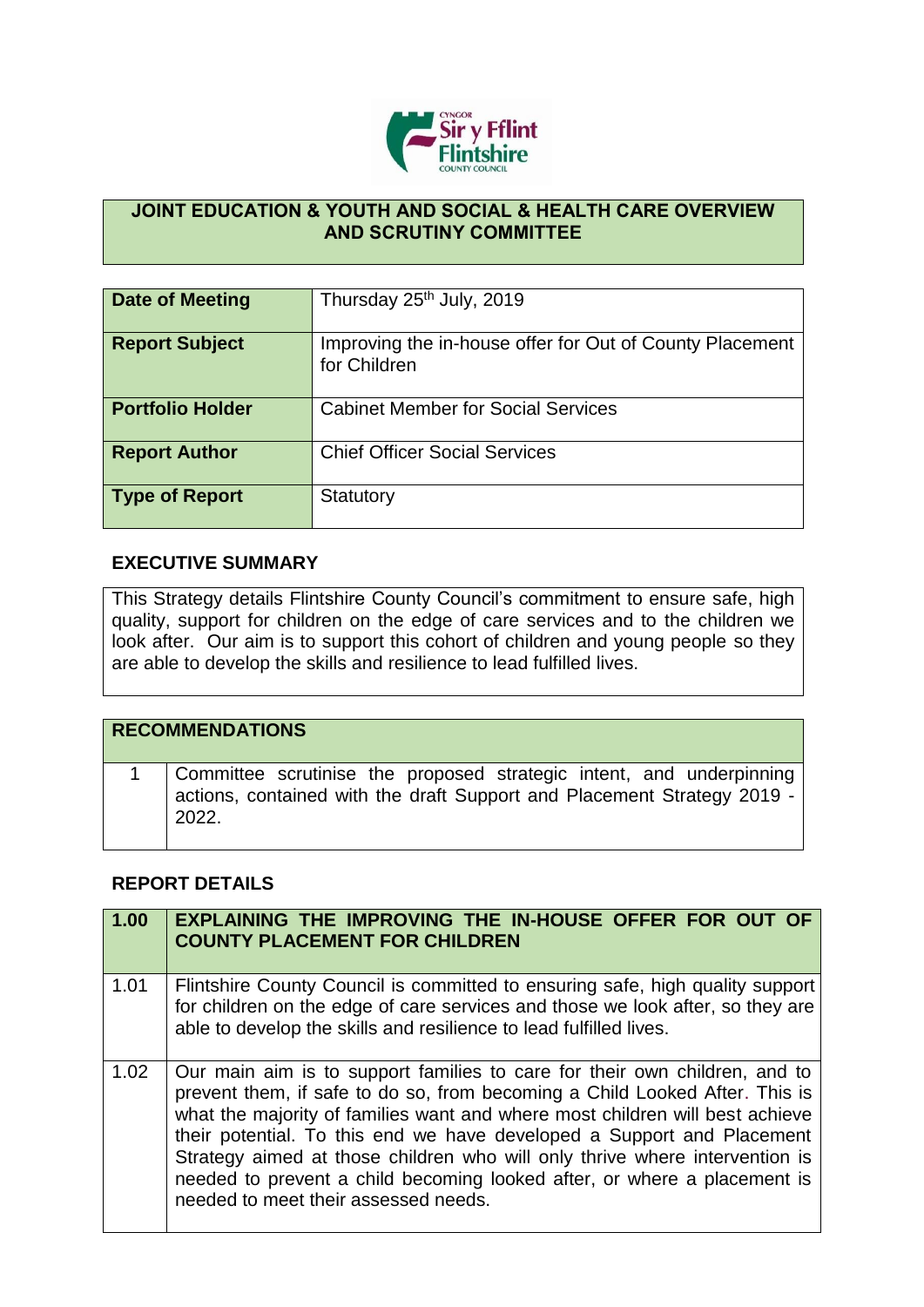| 1.03 | There is a local focus to enable children and young people to stay within their<br>home county where possible, or within the North Wales region. Flintshire is<br>geographically placed next to the border with England, so some children may<br>be placed outside of Wales.                                                                                                                                                                                                                     |
|------|--------------------------------------------------------------------------------------------------------------------------------------------------------------------------------------------------------------------------------------------------------------------------------------------------------------------------------------------------------------------------------------------------------------------------------------------------------------------------------------------------|
| 1.04 | Where placements are commissioned we will seek to support locally based<br>provision wherever possible, and where this is consistent with the needs,<br>circumstances and wishes of the child/young person. Where local based<br>provision is not available we will seek to provide support in North Wales<br>before then considering the rest of Wales and England.                                                                                                                             |
| 1.05 | Outcome focused practice is essential to providing appropriate placements<br>for children and to make sure that they are supported in what matters to<br>them.                                                                                                                                                                                                                                                                                                                                   |
| 1.06 | Our Strategy is set out in 4 sections and centres on 3 core ambitions:                                                                                                                                                                                                                                                                                                                                                                                                                           |
| 1.07 | To safely reduce the number of children who need to be looked after.<br>This means:                                                                                                                                                                                                                                                                                                                                                                                                              |
|      | enhancing our offer of effective and timely intensive family support<br>$\bullet$<br>working with families so they are able to develop their resilience and,<br>$\bullet$<br>where needed, develop their own support arrangements, particularly for<br>children aged 16+<br>establishing a multi-disciplinary team to provide intensive assessment<br>$\bullet$<br>and support to prevent problems from escalating and to support effective<br>community based placements                        |
| 1.08 | To support looked after children in local high quality placements. This<br>means:                                                                                                                                                                                                                                                                                                                                                                                                                |
|      | creating more local authority foster care placements<br>$\bullet$<br>targeted growth in the availability of independent fostering placements<br>٠<br>working with local and regional providers to reshape provision to meet<br>local need<br>stimulate growth in specialist provision for children and young people who<br>have complex mental and emotional health needs<br>developing our approach to commissioning with improved referrals<br>$\bullet$<br>enabling better placement matching |
| 1.09 | To improve outcomes for looked after children. This means:                                                                                                                                                                                                                                                                                                                                                                                                                                       |
|      | delivering our Corporate Parenting Strategy<br>$\bullet$<br>working with the independent sector to have a stronger focus on<br>delivering positive outcomes                                                                                                                                                                                                                                                                                                                                      |
| 1.10 | The Strategy provides an analysis of the statistical data about our looked<br>after children and placement types and provides an analysis of the<br>challenges, current solutions and further opportunities to enable us to deliver<br>on our 3 core ambitions.                                                                                                                                                                                                                                  |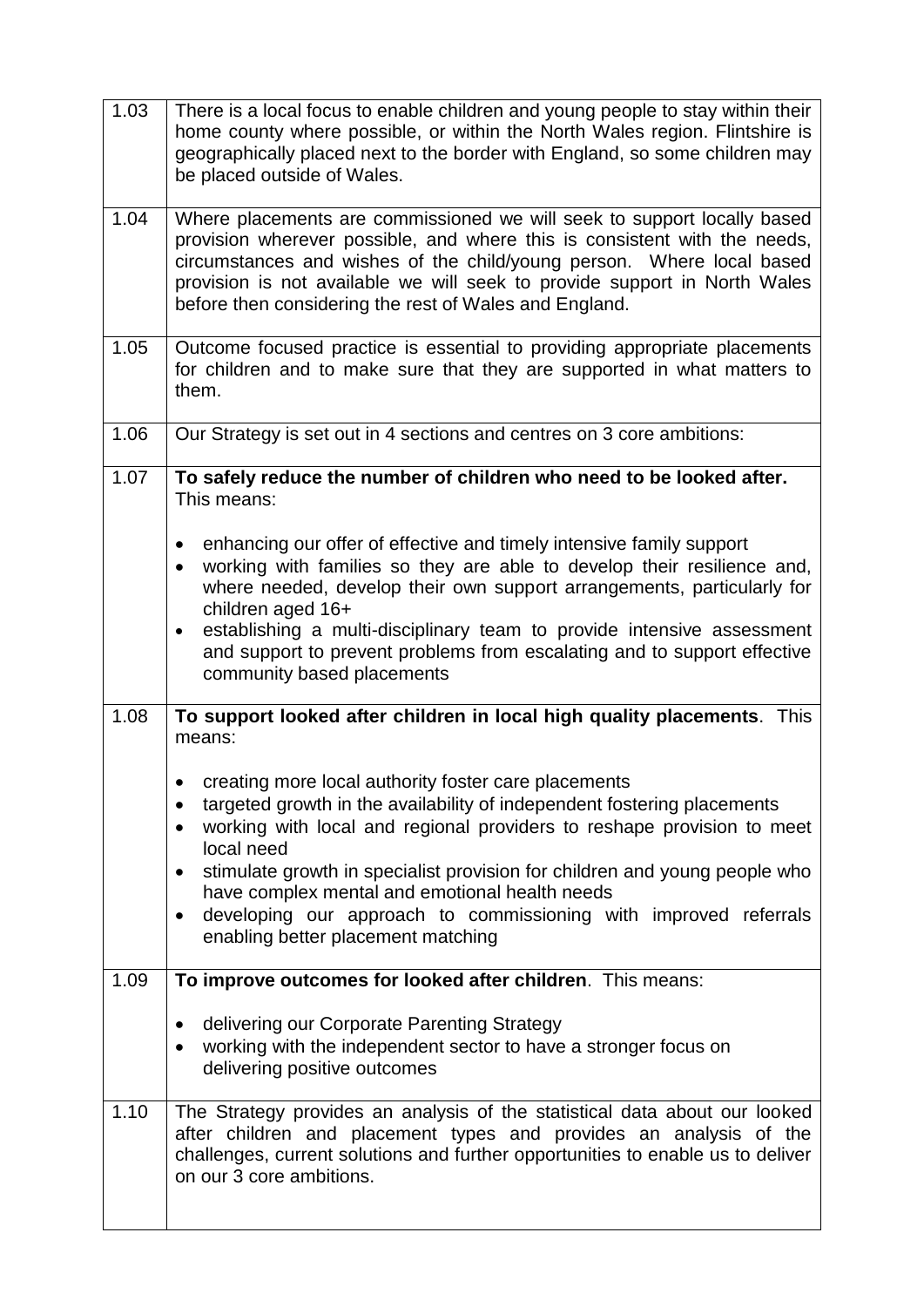|      | In summary the analysis shows:                                                                                                                                                                                                                                                                                                                                                                                                                                                                                                                                                                                                                                                                                                                                                                                                       |
|------|--------------------------------------------------------------------------------------------------------------------------------------------------------------------------------------------------------------------------------------------------------------------------------------------------------------------------------------------------------------------------------------------------------------------------------------------------------------------------------------------------------------------------------------------------------------------------------------------------------------------------------------------------------------------------------------------------------------------------------------------------------------------------------------------------------------------------------------|
|      | • A need to strengthen targeted/intensive support for children and families<br>on the edge of care                                                                                                                                                                                                                                                                                                                                                                                                                                                                                                                                                                                                                                                                                                                                   |
|      | • There are opportunities to side skill our workforce so that young people<br>can access timely therapeutic support, whilst working with BCU to<br>enhance access to assessment and support                                                                                                                                                                                                                                                                                                                                                                                                                                                                                                                                                                                                                                          |
|      | • There is a need to enhance Flintshire's fostering service and expand<br>service models                                                                                                                                                                                                                                                                                                                                                                                                                                                                                                                                                                                                                                                                                                                                             |
|      | • We need to invest in a model of residential provision that supports good<br>quality assessments to facilitate placement reunification and effective long<br>term placement planning.                                                                                                                                                                                                                                                                                                                                                                                                                                                                                                                                                                                                                                               |
|      | • A number of local residential providers have plans for expansion, which<br>presents an opportunity to work in partnership to align the provision to<br>meet local needs                                                                                                                                                                                                                                                                                                                                                                                                                                                                                                                                                                                                                                                            |
|      | • Children aged 16+ often have complex needs and placement options are<br>limited we need a strategic approach to supporting the accommodation<br>and support needs of young people aged 16-18 and for carer leavers                                                                                                                                                                                                                                                                                                                                                                                                                                                                                                                                                                                                                 |
| 1.11 | In response an action plan has been developed to translate our strategic<br>intention into a set of deliverable actions. This plan involves:                                                                                                                                                                                                                                                                                                                                                                                                                                                                                                                                                                                                                                                                                         |
|      | Safely reduce the number of children who need to be looked after<br>Expand our Family Group Conference service to support more<br>1.1<br>families to develop their own solutions, and resilience, to appropriately care<br>for their children<br>1.2 Work with Housing to develop new housing and support options for<br>children aged 16+ and for care leavers<br>Work with schools to minimise exclusions<br>1.3<br>Review the scope, focus and operating model of our edge of care<br>1.4<br>services to ensure effective and timely intensive family support<br>Establish a multi-disciplinary team to provide intensive assessment<br>1.5<br>and support to prevent problems from escalating and to support effective<br>community based placements<br>Increase the number of Special Guardianship Order arrangements so<br>1.6 |
|      | that more children are appropriately supported under this framework                                                                                                                                                                                                                                                                                                                                                                                                                                                                                                                                                                                                                                                                                                                                                                  |
| 1.12 | Support looked after children in local high quality placements<br>Implement the 'Mockingbird model of foster care to extend the number<br>2.1<br>and type of fostering placements available within area<br>Develop foster carer friendly policies to attract and retain foster carers.<br>$2.2^{\circ}$<br>Specifically seek approval for a Council Tax reduction scheme for foster<br>carers scheme and a Policy for Adaptations to foster carer homes<br>Work with a partner agency to develop a registered Children's Home<br>2.3<br>to provide short term (up to 12 weeks) intensive support and assessment to<br>crisis/emergency situations<br>de-escalate<br>and<br>develop<br>sustainable<br>permanence plans                                                                                                                |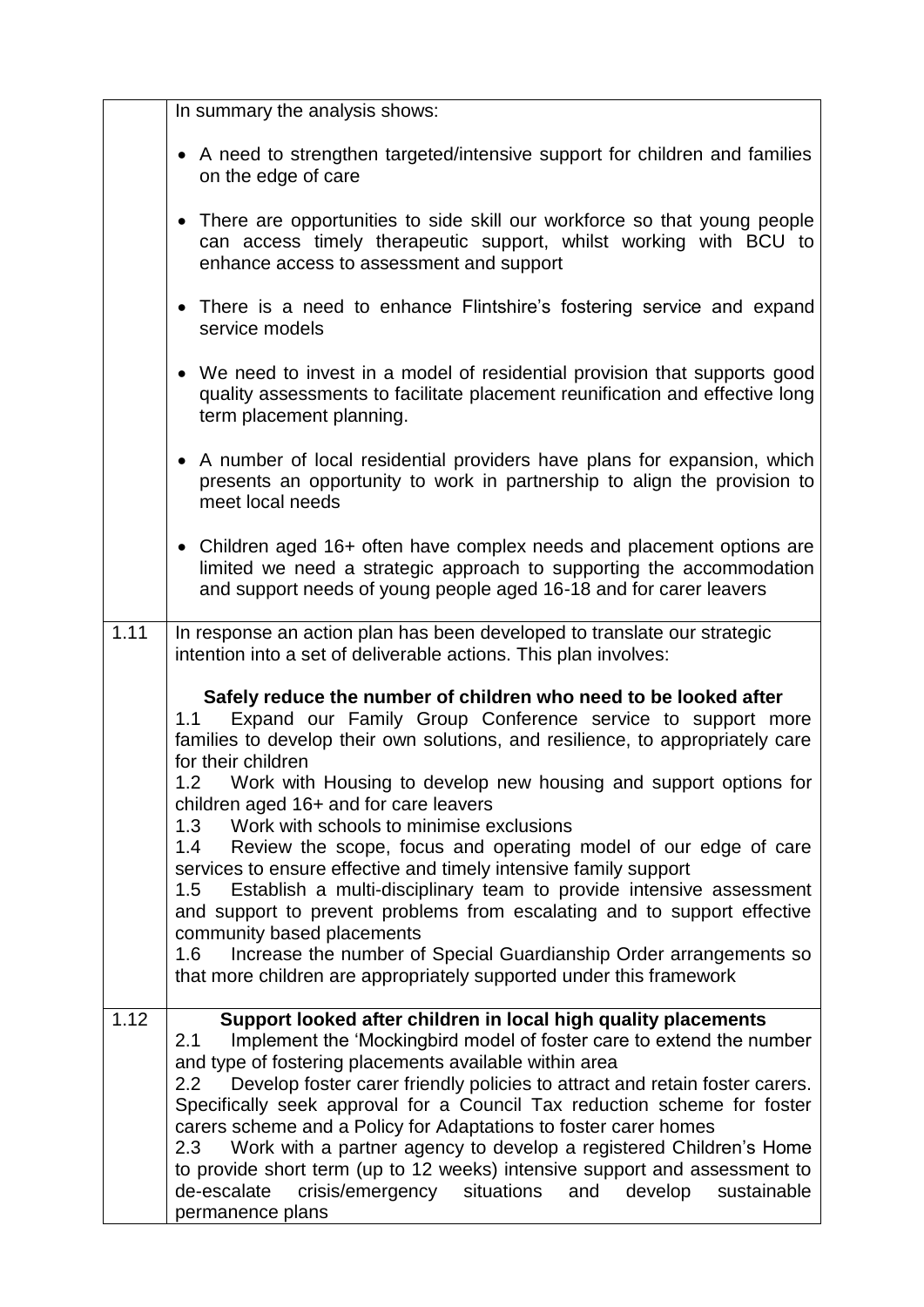|      | 2.4 Work across North Wales to develop a regional Market position<br>statement for residential and fostering provision to realign current<br>independent provision to meet the needs of looked after children in North<br>Wales and to develop provision where there are identified gaps<br>Implement a new referral and matching process for placements so<br>2.5<br>that we are able to make positive commissioning choices |
|------|-------------------------------------------------------------------------------------------------------------------------------------------------------------------------------------------------------------------------------------------------------------------------------------------------------------------------------------------------------------------------------------------------------------------------------|
| 1.13 | Improve outcomes for looked after children                                                                                                                                                                                                                                                                                                                                                                                    |
|      | Deliver the 2019/20 Action Plan for our Corporate Parenting Strategy<br>3.1                                                                                                                                                                                                                                                                                                                                                   |
|      | Implement an outcome contract monitoring framework that has been<br>3.2<br>piloted with 2 registered Childrens Homes to enable a clear focus on the<br>quality of provision and the outcomes that are being secured.                                                                                                                                                                                                          |
| 1.14 | The outcomes that we are seeking to achieve through the delivery of this<br>work are:                                                                                                                                                                                                                                                                                                                                         |
|      | Improved health and well-being                                                                                                                                                                                                                                                                                                                                                                                                |
|      | Better educational achievement and skills attainment                                                                                                                                                                                                                                                                                                                                                                          |
|      | Improved relationships within family, peers and friends                                                                                                                                                                                                                                                                                                                                                                       |
|      | Reducing high risk behaviours                                                                                                                                                                                                                                                                                                                                                                                                 |
|      | Ensuring young people are ready for independent living                                                                                                                                                                                                                                                                                                                                                                        |
|      |                                                                                                                                                                                                                                                                                                                                                                                                                               |

## **2.00 RESOURCE IMPLICATIONS**

2.01 Safely and appropriately supporting young people in the most effective placement to meet their needs, through enhancing family and fostering options, will also be the most cost effective way of delivering our services. For some children specialist residential placements will always be the best provision for them. This Strategy will help to ensure high quality local/regional residential placements that secure positive outcomes and placement stability.

| 3.00 | <b>CONSULTATIONS REQUIRED / CARRIED OUT</b>                                                                                                                                                                                                                                              |
|------|------------------------------------------------------------------------------------------------------------------------------------------------------------------------------------------------------------------------------------------------------------------------------------------|
| 3.01 | A Regional consultation event has taken place with residential Providers in<br>North Wales. The event looked at how existing provision can better aligned<br>to meet the needs of looked children in North Wales. This work has<br>informed the associated action plan in this Strategy. |
| 3.02 | Consultation and engagement has taken place with looked after children<br>through our Participation Group as Part of the development of the Corporate<br>Parenting Strategy and Action Plan.                                                                                             |
| 3.03 | The Children's Services Forum will have a specific role in overseeing the<br>Strategy and the delivery of the Corporate Parenting action plan.                                                                                                                                           |